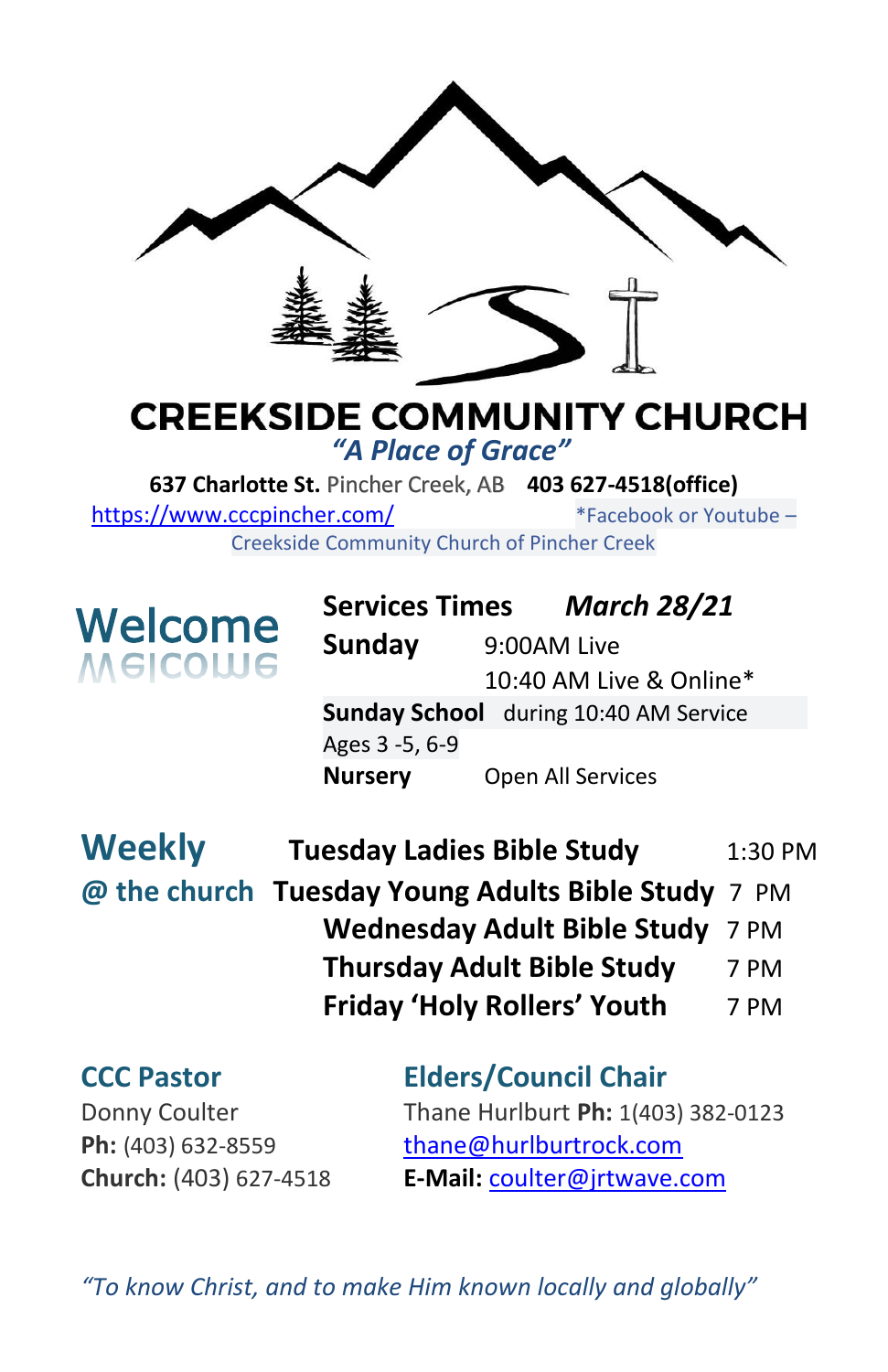## **Ministries & Outreach**

**Community** Joy Hurlburt *Deacon of Congregational Care 403 330-5399*, [joy@hurlburtrock.com](mailto:joy@hurlburtrock.com) **Missions** [sherryakitt@gmail.com](mailto:sherryakitt@gmail.com) **Prayer Needs** Pastor Donny **Youth Ministry 'Holy Rollers' Youth** Lachlan Terpstra Chelsea & Eli Barton **Ph: 403-339-0879 Ph: 403-795-2733**

## **Today's Worship Service**

*Government mandated attendance allowances (33 people), wearing of masks, physical distancing, entry main doors, exit north door – all still being adhered to for each service*

**Welcome and Announcements** Pastor Donny

**Treasurer** –Recommendation: that *Gord Mackintosh* be CCC Treasurer and *Nicole Friesen* be the Bookkeeper. A **vote of affirmation by members in person or by email/text** will be called on **Sunday March 28**. You will also receive an email. Please send your yes or no vote to *[cccpincher@gmail.com](mailto:cccpincher@gmail.com)* or by a signed ballot to the church office on March 28

**Membership** – *Joanne Parnham* has asked to become a member of the church. *If you have any objections or concerns please talk with one of the elders.* If there are no objections to her becoming a member then we will celebrate her joining with us on **Sunday March 28 Missions 'Connect'** Sherry Akitt

**Worship through Music** led by Dana and Nikki *You Never let Go Here's My Heart Come Alive*

## **Today's Prayer and Praise**

For *Muriel Harrington* (died this March 17<sup>th</sup>) who served 41 yrs as a CBM missionary in Bolivia - as school teacher, on staff at the BBU Seminary in Cochabamba and staffer with Southern Cross Radio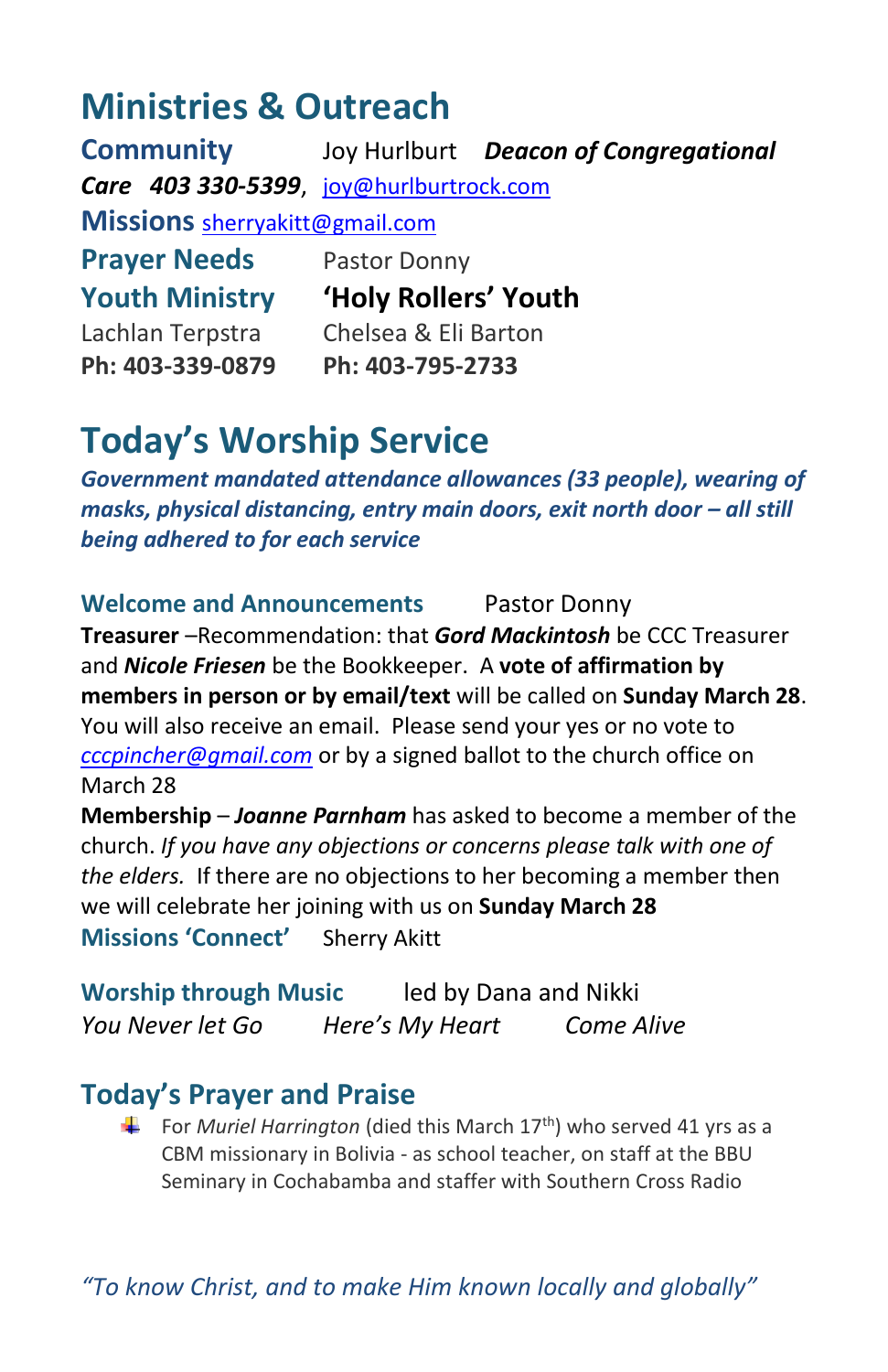#### **Offerings Options Offering boxes** on back table. Or **Mail** to Creekside Community Church Box 757, Pincher Creek T0K 2J0. **Auto-debit** or **e-transfer** - [ccctreasurer20@gmail.com](mailto:ccctreasurer20@gmail.com)

**Benevolent offering** used to meet community needs – offering box also on back table or add to your auto-debit

## **Today's Message Notes . . .**

**Behold Your God! The Greatness of His Power Isaiah 40:13,14** Behold our God!

He is "other" – distinctly different, distinctly above all creation. He is other. He is unique. There is none like Him! Yet He is knowable. So we want to know him. But God is OTHER – He is unique! We cannot totally comprehend Him. He is infinite. We, at our very best potential, are still finite. Today we will focus on the greatness of His wisdom.

#### **III. The greatness of His Wisdom Isaiah 40:13,14**

#### **A. Power and Wisdom**

- It is a good thing that God has wisdom that matches His power
- Psalm 147:1-5
- **B. Who has directed the Spirit of the Lord?**
	- The answer is NO ONF

#### **C. Infinite Knowledge and Wisdom working together**

- Wisdom and Knowledge are inseparable with God
- Knowledge God knows EVERYTHING \*\* This is important when dealing with difficulties in your life\*\*
- Wisdom wisdom is know how the ability to put knowledge to work

#### **D. Our response to His wisdom**

- Often we question the actions of God or inform Him in prayer This is a natural but wrong response
- Job 36:22
- Romans 11:33-36
- II Peter 2:4-9